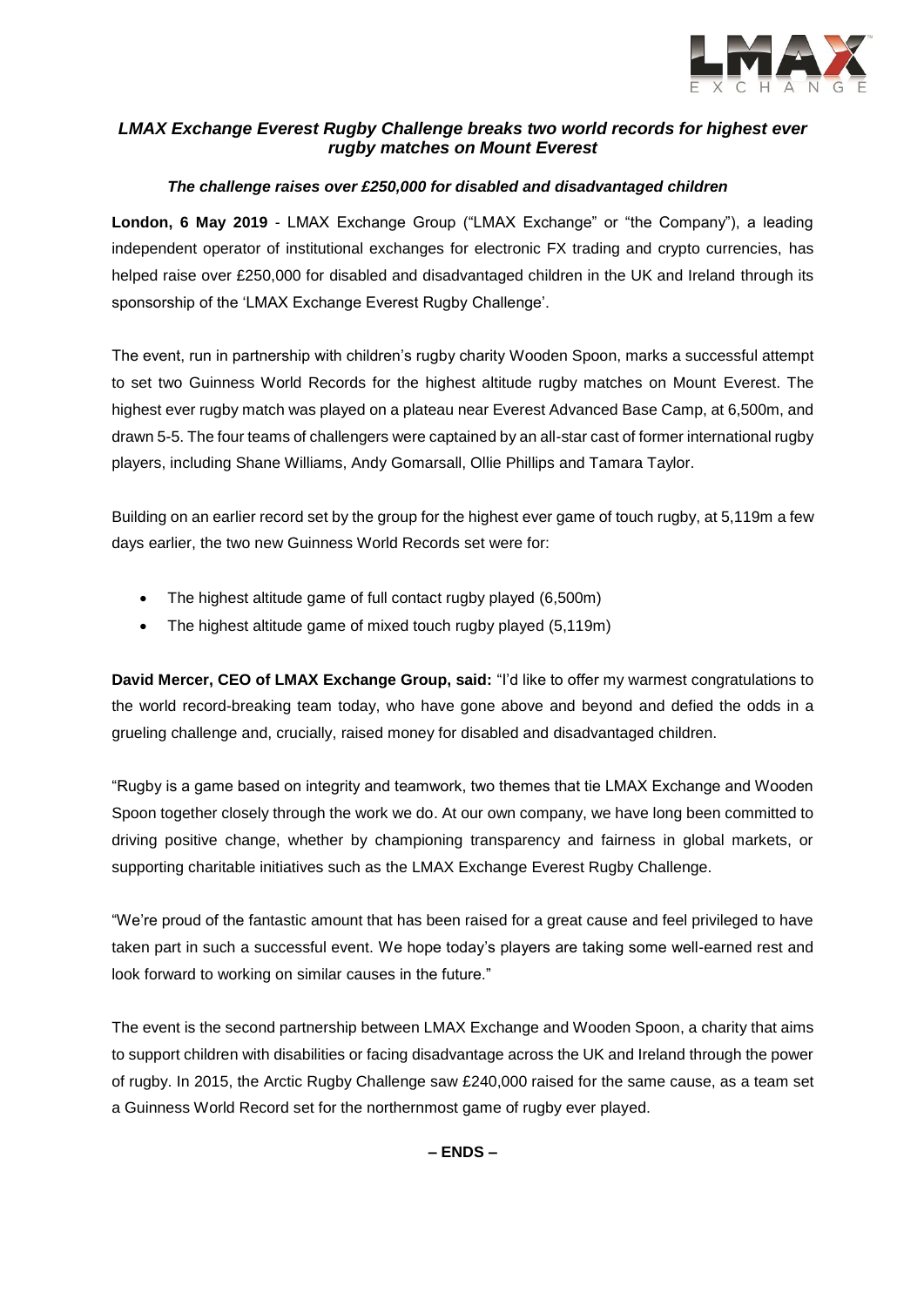

#### **For further information, please contact:**

**LMAX Exchange press office:** +44 (0)20 3192 2510 [press@LMAX.com](mailto:press@LMAX.com) **FTI Consulting:** [LMAXExchange@fticonsulting.com](mailto:LMAXExchange@fticonsulting.com)

### **Notes to Editors**

#### **About the LMAX Exchange Group:**

LMAX Exchange Group (LMAX Exchange) is a leading independent player in global financial markets. LMAX Exchange operates multiple institutional execution venues for FX trading and crypto currencies.

Leading the transformation of the global FX marketplace to transparent, fair, precise and consistent execution, LMAX Exchange has been widely recognised for industry innovation and award-winning proprietary technology. The Group's portfolio includes LMAX Exchange (FCA regulated MTF), LMAX Global (FCA regulated Broker) and LMAX Digital, the institutional crypto currency exchange.

Servicing funds, banks, brokerages, asset managers and proprietary trading firms, the company offers an anonymous, regulated and rules-based trading environment with strict price and time priority order execution at ultra-low latency. Clients benefit from access to real-time streaming market and trade data, which enables the control of execution quality and total trading costs.

LMAX Exchange operates a global exchange infrastructure with matching engines in London, New York and Tokyo. The company's institutional client base spans over 100 countries.

LMAX Exchange Group [www.lmax.com](http://www.lmax.com/)

#### **Financial technology awards:**

2017 Best FX Trading Venue – (ECN/MTF) – Fund Technology and WSL Awards 2016 Best Trading & Execution Technology – HFM US Technology Awards 2013 Best Overall Testing Project – The European Software Testing Awards 2011 Best Trading System – Financial Sector Technology Awards 2011 Innovative Programming Framework – Oracle Duke's Choice Awards

#### **FX industry awards:**

2017, 2016, 2015, 2014, 2013 Best FX Trading Venue – ECN/MTF – Fund Technology & WSL Awards 2016, 2015, 2014, 2013 Best Margin Sector Platform – Profit & Loss Readers' Choice Awards 2014 Best Infrastructure/Technology Initiative – WSL Institutional Trading Awards 2013 Best Execution Venue – Forex Magnates Awards

#### **Business growth awards:**

2016, 2015 Winner – Deloitte UK Technology Fast 50 2016, 2015 Winner – Deloitte EMEA 500 2015, 2014, 2013 Fastest Growing Tech Company in the UK – Sunday Times Tech Track 100 2015 Recognised as a Tech City Future Fifty company

*LMAX Exchange Group is a holding company of LMAX Limited, LMAX Broker Limited and LMAX Digital Exchange Limited. The registered address for LMAX Exchange Group is Yellow Building, 1A Nicholas Road, London, W11 4AN.*

*LMAX Exchange is a trading name of LMAX Limited, which operates a multilateral trading facility, authorised and regulated by the Financial Conduct Authority (firm registration number 509778) and is a company registered in England and Wales (number 6505809).* 

*LMAX Global is a trading name of LMAX Broker Limited which is authorised and regulated by the Financial Conduct Authority (Firm Reference Number 783200) and is a company registered in England and Wales (number 10819525).*

*LMAX Digital is a trading name of LMAX Digital Broker Limited, authorised and regulated by the Gibraltar Financial Services Commission (license number FSC1342B) and is a company registered in*